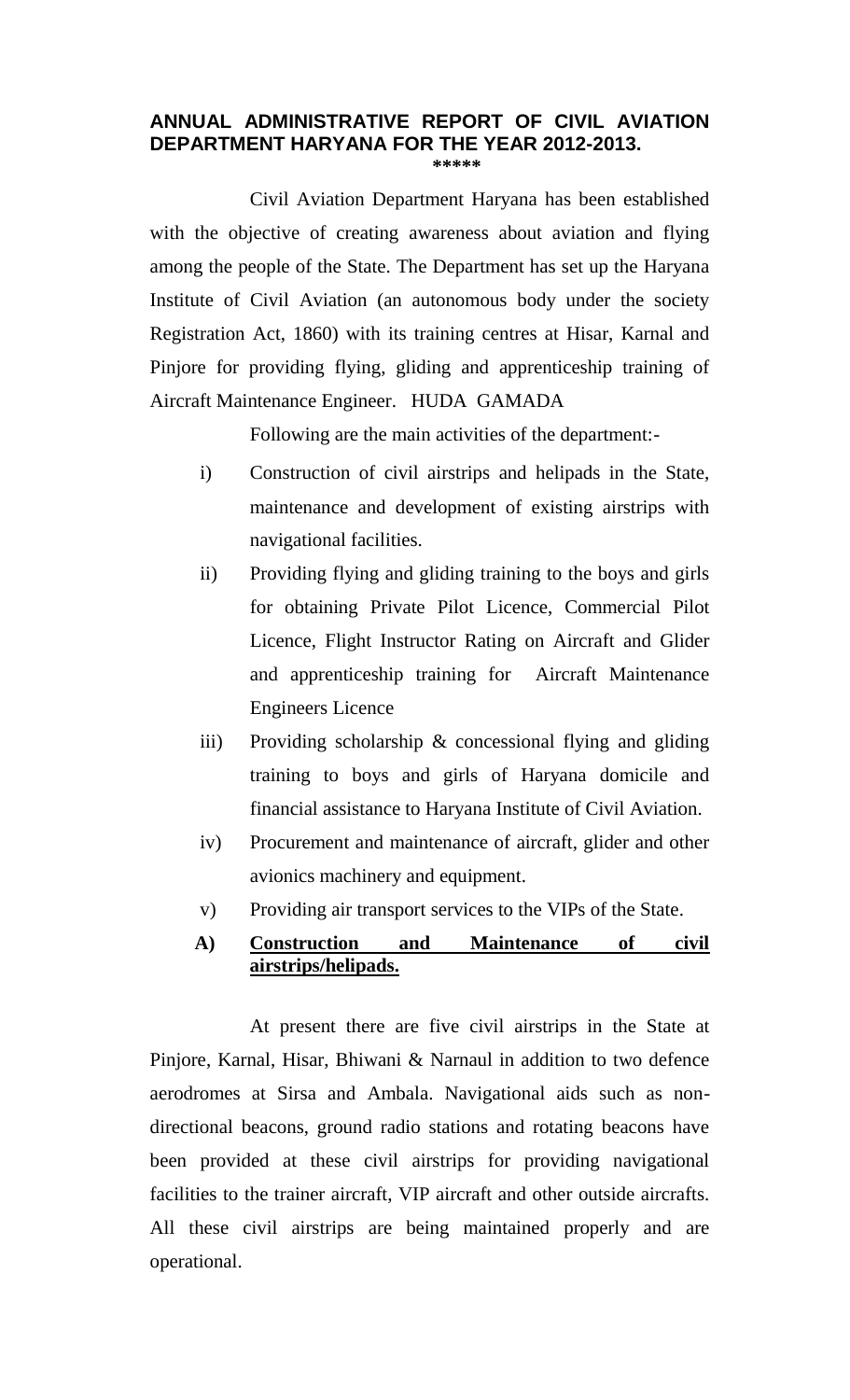There are three training Centers of Haryana Institute of Civil Aviation in the State at Pinjore, Karnal & Hisar where the training of flying and gliding is provided. NCC cadets also avail of this facility. The facility of gliding training is only available at Hisar and Pinjore but gliding training has not been provided due to non-availability of serviceable Glider. The facility of apprenticeship training for aircraft maintenance engineer is also available at all the centres.

The following are the achievements of flying and gliding made by Institute during the year 2012-2013 under report:-

| Name of the<br><b>Centre</b> | <b>Flying Hours</b> |             | <b>Gliding Launches</b>              |                    |
|------------------------------|---------------------|-------------|--------------------------------------|--------------------|
|                              | <b>Target</b>       | Achievement | <b>Target</b>                        | <b>Achievement</b> |
| Hisar                        | 1,500               | 1117.25     | 3,000                                |                    |
| Karnal                       | 1,500               | 1357.50     | Gliding<br>N <sub>o</sub><br>centre. | Karnal<br>at       |
| Pinjore                      | 1,500               | 637.40      | 3,000                                |                    |

 availability of new trainer aircraft, flight instructors who are scarce in the market and due to old trainer aircraft. 153 students got the training of flying during the period under report. The low achievement of flying has remained due to non

 were obtained by the students of Haryana Institute of Civil Aviation:- The following licences during the year 2012-13 under report

| Name of<br><b>Centre</b> | <b>SPL</b><br><b>Student</b><br><b>Pilot</b><br>Licence | <b>PPL</b><br><b>Private</b><br><b>Pilot</b><br><b>Licence</b> | <b>CPL</b><br><b>Commercial</b><br>pilot<br>Licence. | <b>AFIR</b><br>Asstt.<br>Flight<br><b>Instructor</b><br><b>Rating</b> | <b>FIR</b><br>Flight<br><b>Instructor</b><br><b>Rating</b> | IR<br><b>Instrument</b><br><b>Rating</b> | IR<br>Rene<br>wal<br>Test. |
|--------------------------|---------------------------------------------------------|----------------------------------------------------------------|------------------------------------------------------|-----------------------------------------------------------------------|------------------------------------------------------------|------------------------------------------|----------------------------|
| 1-                       | 2.                                                      | 3.                                                             | 4.                                                   | 5.                                                                    | 6.                                                         | 7.                                       | 8.                         |
| fglk                     | 22                                                      | 0                                                              | 8                                                    | $\boldsymbol{0}$                                                      | 0                                                          | 8                                        | $\bf{0}$                   |
| djuk<br>У                | 44                                                      | $\overline{2}$                                                 | 4                                                    | 3                                                                     | 1                                                          | $\boldsymbol{4}$                         |                            |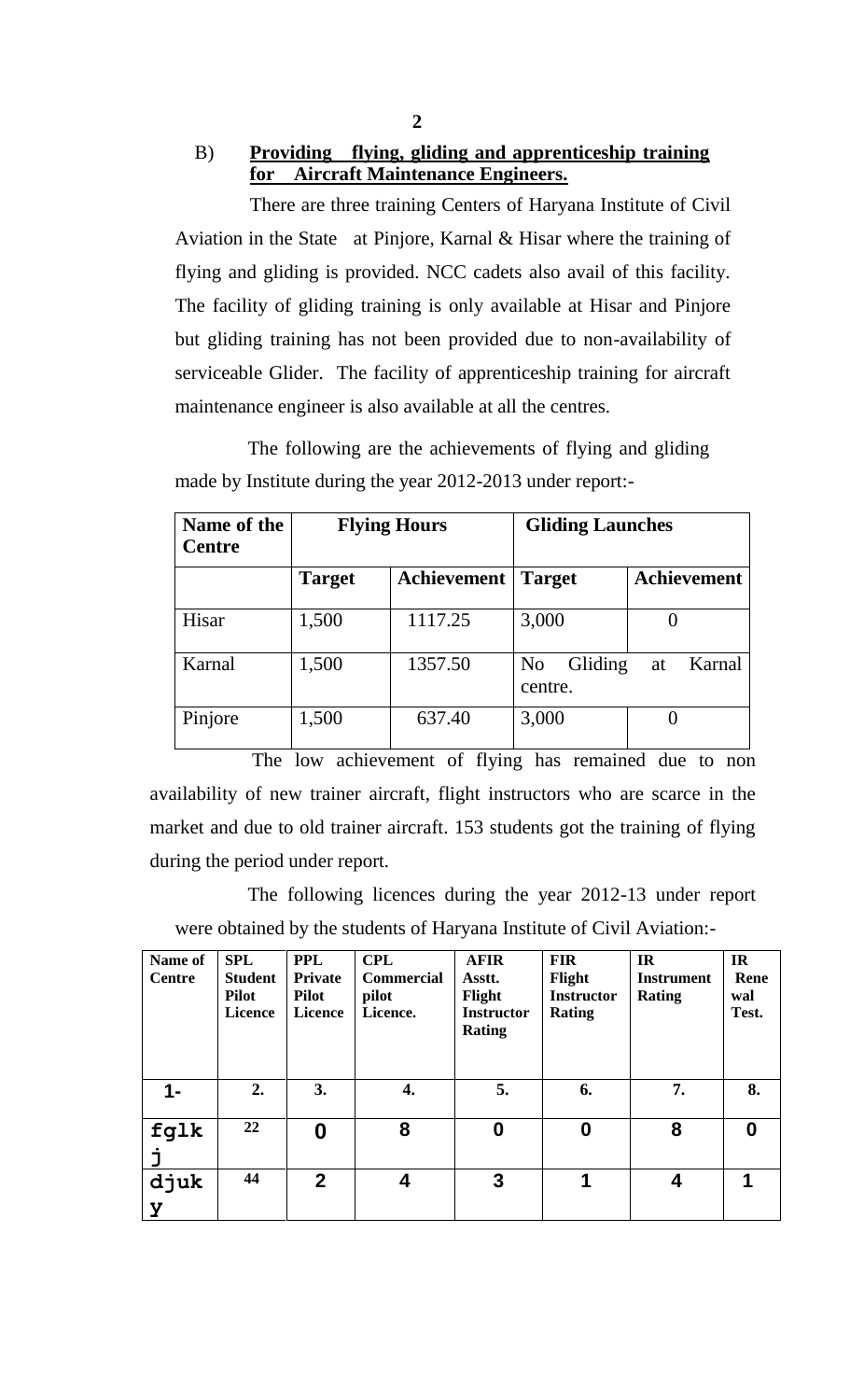| fiat | 16 |  |  | 28 |  |
|------|----|--|--|----|--|
| kSj  |    |  |  |    |  |

**-3-**

#### **C**)  **training to the boys and girls of Haryana Domicile and financial assistance to Haryana Institute of Civil Aviation. Providing scholarship and concessional flying and gliding**

 flying quota was provided to the boys, girls and Scheduled Caste students of Haryana Domicile. Hostel facilities for boys are also was given to the students of Haryana Institute of Civil Aviation as The financial aid in the shape of scholarship  $&$  Haryana available at these training centres. Grant-in-Aid of Rs. 2,30,00,000/ financial assistance.

## **D) Procurement and maintenance of trainer aircraft, gliders and other avionics machinery and equipment..**

 aircrafts and gliders remained serviceable during the period under Out of 18 trainer aircraft and 3 gliders, the following report:-

|         | Name of the Serviceable Aircraft | Serviceable Glider    |
|---------|----------------------------------|-----------------------|
| Centre  |                                  |                       |
| Hisar   |                                  |                       |
|         |                                  |                       |
| Pinjore |                                  |                       |
| Karnal  |                                  | in<br>gliding<br>No 1 |
|         |                                  | Karnal                |

## **E) Providing of air transport facilities to the VIPs of the State.**

 flights of 213:25 hours and Helicopter provided 614 flights of 307:00 During the year under report VIP aircraft provided 259 hours without any interruption.

#### $\bf{F}$ **F) Setting up of Flying Training Institutes and Maintenance, Repair & Overhaul (MRO)/Fixed Base Operation (FBO) facilities in Haryana.**

 Advisor (M/s Grant Thornton India Pvt. Ltd. New Delhi) for setting up Flying Training Institute and General Aviation Hubs & Helicopter The department has engaged the services of Transaction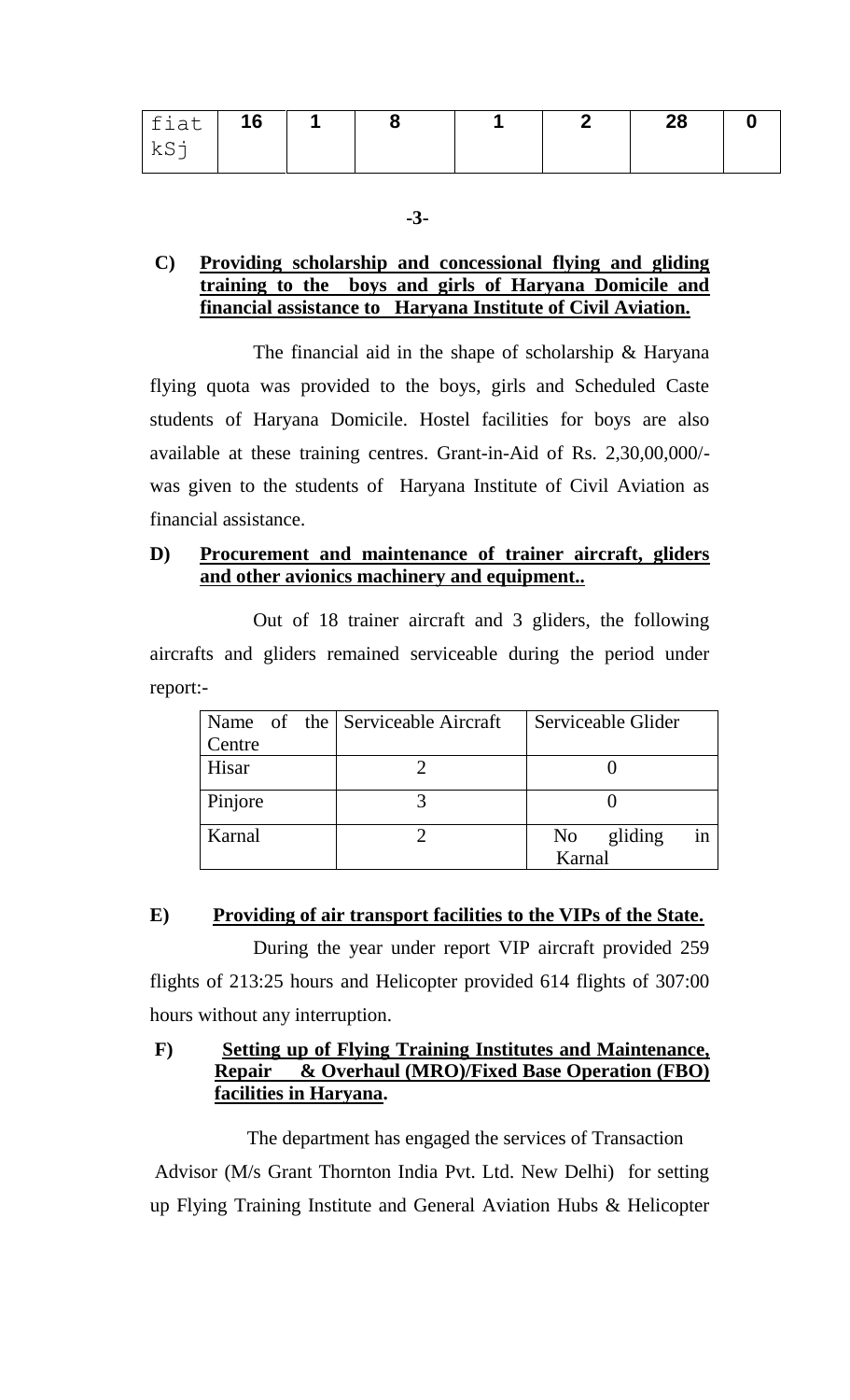Hub on PPP mode in Haryana. The Transaction Advisor has submitted the Inception Report in the month of August, 2009 and Revised

 $-4-$ 

 Inception Report in the month of November, 2009. The Request for Proposal, concession agreement for flying training, Request for Qualification and Feasibility Report for General Aviation Hubs & Helicopter Hub have been submitted by the Transaction Advisor in the month of November, 2010 and the same are under consideration for Aviation Hubs & Helicopter Hubs have been submitted by the Transaction Advisor in the month of April, 2011, after that the matter was placed in the meeting of CoSI. The said committee was constituted under the Chairmanship of Chief Secretary to Government of Haryana and the meeting was held on 18.04.2011. Revised Request for Qualifaction has been submitted by Transaction Advisor in the month of May, 2011 and an advertisement was published on  $30<sup>th</sup>$  May, 2011. A pre-bid meeting was held on 21.06.2011 under the Chairmanship of the then Financial Commissioner & Principal Secretary to Government Haryana, Civil Aviation Department to rely the queries raised by the applicants. Slightly amendments are to be made in the Request for Qualification keeping in view the suggestions made by the applicants which are in process. the Government. Request for Qualification (RFQ) for General

#### G. **G. Development of new International Civil Air Terminal at Chandigarh.**

 4.1.2008 between Airports Authority of India, Government of Punjab and Government of Haryana for the formation of Joint Venture Company wth the main objective to establish and International Civil Air Terminal Complex, Chandigarh and the equity share holders in this were as follows:- A Memorandum of Understanding was signed on

- i) 51% by Airports Authority of India.
- ii) 24.5% by Government of Punjab.
- iii) 24.5% by Government of Haryana.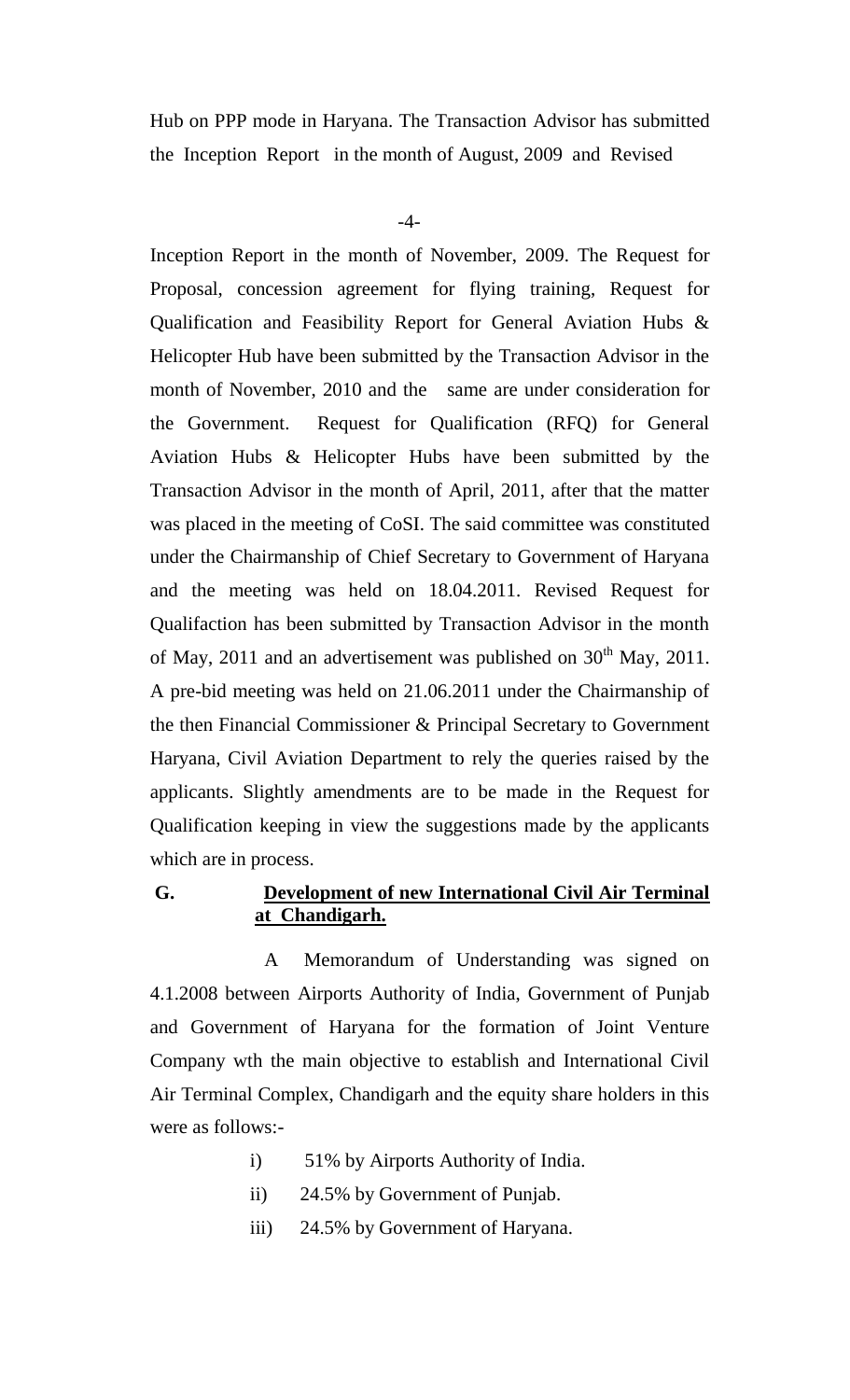crores approximately and Haryana's share of this was half i.e.  $230/-$ Development Authority paid an amount of Rs. 230/- crores to 5 The total cost of land acquisition work out to Rs.460/- Rs. 230/- crores approximately. Therefore Haryana Urban

 Government of Punjab on 7.11.2008 and a Joint Venture Company agreement was executed on 17.9.2009 between Airports Authority of India, Greater Mohali Area Development Authorioty and Haryana Urban Development Authority. Further the Airports Authority of India was requested to hold a meeting for execution of share holder agreement.

 pending with the Ministry of Civil Aviation, Government of India and Airports Authority of India, Government of India of this project :- At present there are two following issues which are

### **i. Direct approach road for connectivity:**

 Direct approach road connectivity to be built to International Terminal from the National Highway (NH-21) side underneath the Runway for which Airports Authority of India was requested to prepare a feasibility study as per he decision taken in the meeting held on 21.09.2011 under the Chairmanship of Sh. Alok Sinha, Joint Secretary, Ministry of Civil Aviation, Government of India, New Delhi regarding issues relating to development of Chandigarh International Airport. Airports Authority of feasibility report. Haryana Urband Development Authority feasibility report. Haryana Urband Development Authority has made the payment to Executive Director Engg. (Metro), Airport Authority of India, New Delhi amounting to India was demanded fee of Rs. 20.00 lacs for preparing the Rs.  $22,47,200/$ - including service tax.

### **ii. Naming of the International Airport at Chandigarh.**

 Naming of the International Airport at Chandigarh as "Shaheed Bhagat Singh International Airpot, Chandigarh" for which Ministry of Civil Aviation, Government of India was requested to place the matter before the Union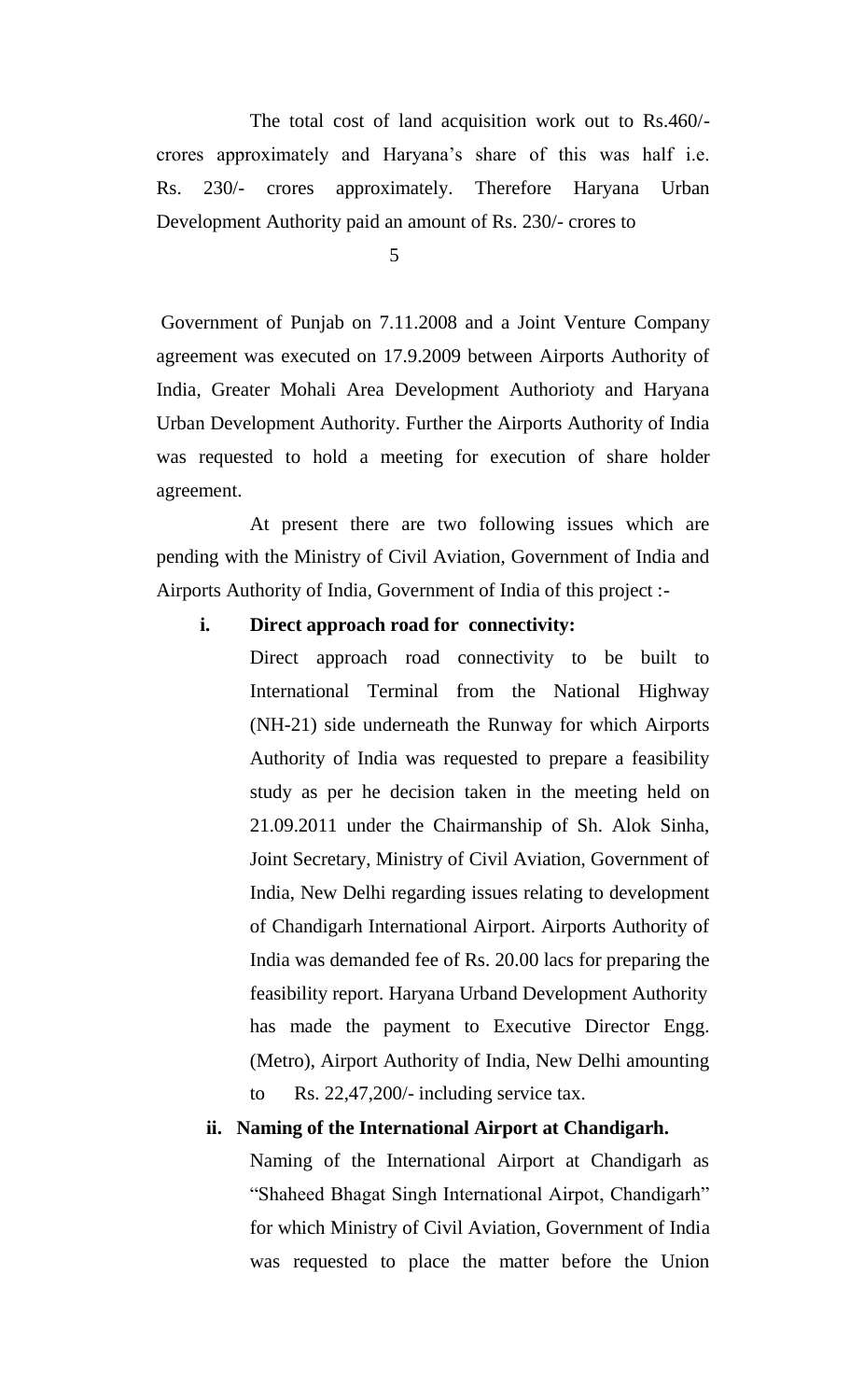Cabinet for favourable consideration as per decision taken in the meeting held on 21.09.2011 under the Chairmanship of Sh. Alok Sinha, Joint Secretary, Ministry of Civil Aviation, Government of India, New Delhi regarding<br>6

 issues relating to development of Chandigarh International Airport. A D.O. letter dated 16.01.2012 was written by the then Hon'ble C.M.,Haryana to the Hon'ble Civil Aviation Minister, Government of India, New Delhi to expedite the International Airport before the Union Cabinet. However action on this, from the Ministry of Civil Aviation is still placing the matter of renaming the Chandigarh awaited.

## **H. Long term plan for development of Training & Aerosports Activities in Haryana at Civil Airport, Bachhod (Narnaul**)

 conducting Aerosports activities and Flying Training Activities and making it 1<sup>st</sup> Aerosports Activities Centre in India in Joint Venture of (Narnaul) an amount of Rs. 2,00,40,000/- had been deposited on 10.12.2012 to Managing Director, Haryana State Road Development The then Hon'ble Chief Minister, Haryana inaugurated the opening ceremony of "Rajiv Gandhi National Center for Aerosports" activities at Civil Aerodrome, Bachhod (Narnaul) on 31.01.2010 to extend facilities at Bachhod (Narnaul) Airfields for Haryana Institute of Civil Aviation and Aero Club of India. For construction of proposed Hanger at Civil Airstrip at Bachhod Corporation, Panchkula.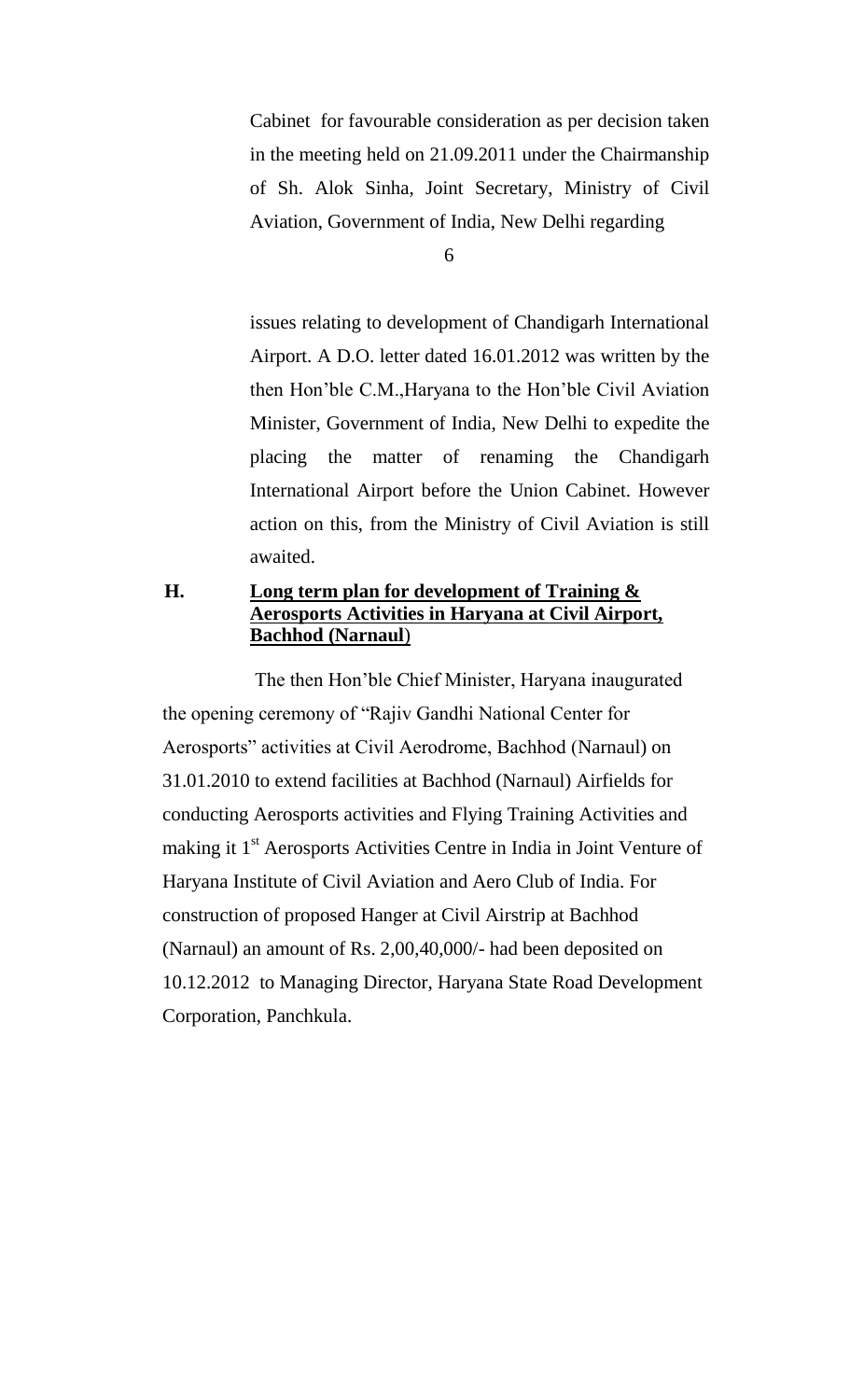### **CIVIL AVIATION DEPARTMENT HARYANA- 2012-2013.**

The following Minister-in-charge/Officers of Civil Aviation Department remained posted during the period under report: -

| 1. | Minister-in-Charge                                                                                      | Bhupinder Singh Hooda<br>Sh.                                                                                                                                                               |
|----|---------------------------------------------------------------------------------------------------------|--------------------------------------------------------------------------------------------------------------------------------------------------------------------------------------------|
| 2. | Financial commissioner<br>& Principal Secretary to<br>Govt. Haryana,<br>Civil<br><b>Aviation Deptt.</b> | 1. Sh. Rajan Gupta, IAS<br>$(1.4.12 \text{ to } 18.5.12)$<br>2. Sh. Ramendra Jakhu, IAS<br>$(19.5.12 \text{ to } 23.1.13)$<br>3. Sh. Hardeep Kumar, IAS<br>$(24.1.13 \text{ to } 31.3.13)$ |
| 3. | Special Secretary to Govt.<br>Haryana Civil Aviation<br>Department                                      | Sh. Arun Kumar, IAS                                                                                                                                                                        |
| 4. | Adviser, Civil Aviation<br>Department, Haryana                                                          | Sh. Arun Kumar, IAS                                                                                                                                                                        |
| 5. | Senior Executive Pilot,<br>Civil<br>Aviation<br>Department, Haryana.                                    | 1. Wg. Cdr. (Retd.) B. Nanda<br>2. Wg. Cdr. (Retd.) D.S. Nehra                                                                                                                             |
| 6. | <b>Junior Pilot</b>                                                                                     | 1.<br>Capt. Kapil Khatana<br><b>Capt. Dinesh Bansal</b><br>2.                                                                                                                              |
| 7. | <b>Helicopter Pilot</b>                                                                                 | Wg. Cdr. P.K.Didi<br>(On deputation from Air Force)                                                                                                                                        |
| 8. | Administrative Officer.                                                                                 | 1. Sh. Ranbir Singh Prashar<br>$(1.4.12 \text{ to } 2.4.12)$<br>2. Sh. Naresh Kumar<br>$(6.2.13 \text{ to } 31.3.13)$                                                                      |
| 9. | Aircraft<br>Assistant<br>Maintenance Engineer                                                           | <b>Sh.Harpreet Singh Saini</b>                                                                                                                                                             |

7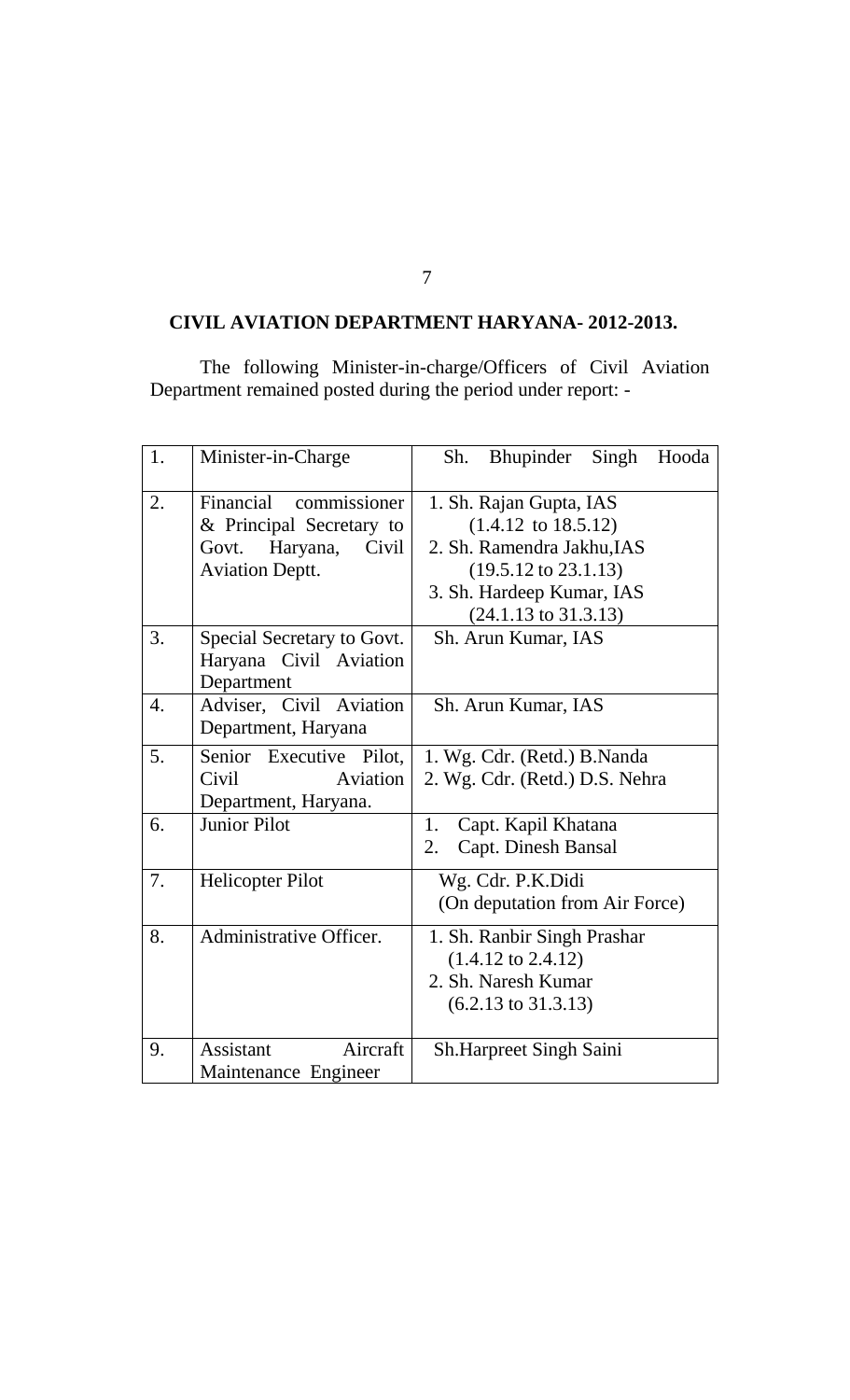## **DURING THE YEAR 2012-2013. LIST OF OFFICERS OF HARYANA INSTITUTE OF CIVIL AVIATION (HICA) WHO WERE REMAINED POSTED**

|    | Sh. Bhupinder Singh Hooda                                                         | President                                                                                                                   |
|----|-----------------------------------------------------------------------------------|-----------------------------------------------------------------------------------------------------------------------------|
| 2. | 1. Sh. Rajan Gupta, IAS<br>2. Sh. Ramendra Jakhu, IAS<br>3. Sh. Hardip Kumar, IAS | Vice President $(1.4.12 \text{ to } 18.5.12)$<br>Vice President (19.5.12 to 23.1.13)<br>Vice President (24.1.13 to 31.3.13) |
| 3. | Sh. Arun Kumar, IAS                                                               | <b>Chief Executive Director</b>                                                                                             |

# **HICA, Civil Aerodrome Karnal**

| 4. | Capt Kamal Kishore | Executive Director, HICA-cum-<br>Chief Flying Instructor, HICA,<br>Karnal |
|----|--------------------|---------------------------------------------------------------------------|
|    | Sh. Swapan Baruah  | Aircraft Engineer, HICA, Karnal                                           |
| 6. | Capt. Anil Gill    | Pilot Instructor, HICA, Karnal.                                           |

# **HICA, Civil Aerodrome, Hisar**

|    | Md. Israil Hussain     | Chief Aircraft Engineer, HICA |
|----|------------------------|-------------------------------|
|    |                        | Posted at HICA, Hisar         |
| 8. | Capt. Shailender Hooda | Pilot Instructor-in-Charge,   |
|    |                        | <b>HICA Hisar</b>             |
|    | Sh. Prem Asija         | Section Officer, HICA Hisar   |

# **HICA, Civil Aerodrome, Pinjore**

|  | Capt. Dinesh Kumar Punia | Chief Flying Instructor, HICA, |
|--|--------------------------|--------------------------------|
|--|--------------------------|--------------------------------|

**8**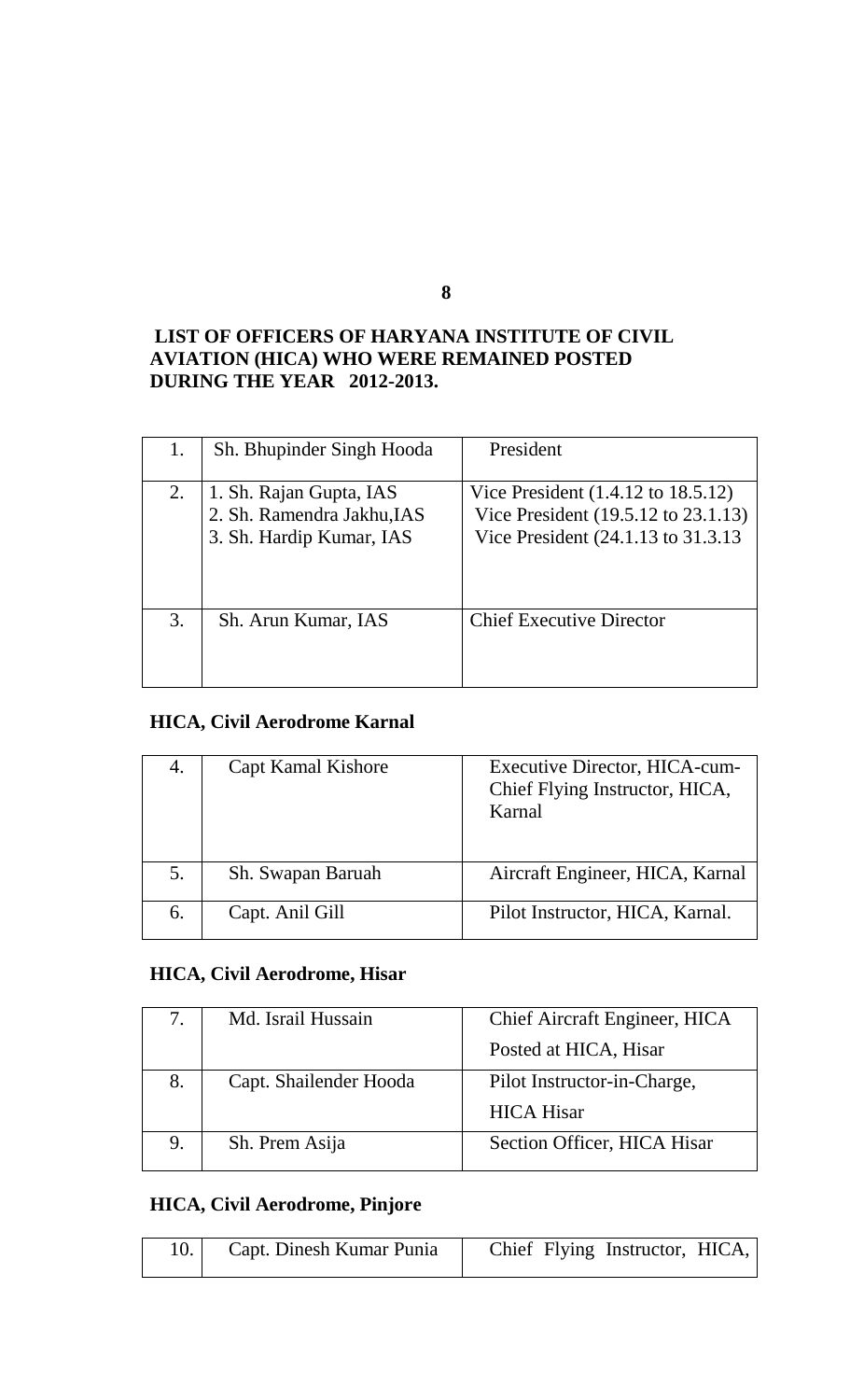|     |                         | Pinjore                          |
|-----|-------------------------|----------------------------------|
| 11. | Sh. J.S. Bedi           | Aircraft Engineer, HICA, Pinjore |
| 12. | Capt Mohit Mohan Sharma | Asstt. Pilot Instructor,         |
|     |                         | <b>HICA</b> Pinjore              |
| 13. | Sh. Anand Singh         | Section Officer, HICA Pinjore    |

#### **REVIEW OF ANNUAL ADMINISTRATIVE REPORT OF CIVIL AVIATION DEPARTMENT HARYANA FOR THE YEAR 2012-2013.**

**----**

 During the year 2012-2013 all the Aviation centers of Haryana Institute of Civil Aviation at Hisar, Karnal and Pinjore continued to provide flying training. Haryana Institute of Civil Aviation, Karnal Centre did 1357:50 hours against the target of 1500 flying hours. Haryana Institute of Civil Aviation Hisar could do only 1117:25 hours of flying against the target of 1500 flying hours. Haryana Institute of Civil Aviation Pinjore could do flying of only 637:40 hours against the target of 1500 flying hours. During the year under report pilot trainees of Hisar training Centre got 22 Student Pilot Licence, 8 Commercial Pilot Licence, and 8 Instument Rating in the field of flying training. The pilot trainees of Karnal centre got 44 Student Pilot Licence, 2 Private Pilot Licence, 4 Commercial Pilot Licence 3 Assistant Flight Instructor Rating, 01 Instrument Rating (R), 40 Instrument Rating (I) and 01 Flight Instructor Rating Licenece in the field of flying training. The Pinjore Centre of HICA got 16 Student Pilot Licence, 01 Private Pilot Licence, 08 Commercial Pilot Licence, 01 Assistant Flight Instructor Rating, 02 Flight Instructor Rating and 28 Instrument Rating Licences in the field of flying training.

 training to the boys, girls and students of Scheduled Caste category of Haryana domicile. The department also provided concession for flying

flights of 307:00 hours without any interruption. During the year under report VIP aircraft provided 259 213:25 hours and State Helicopter provided 614 flights of